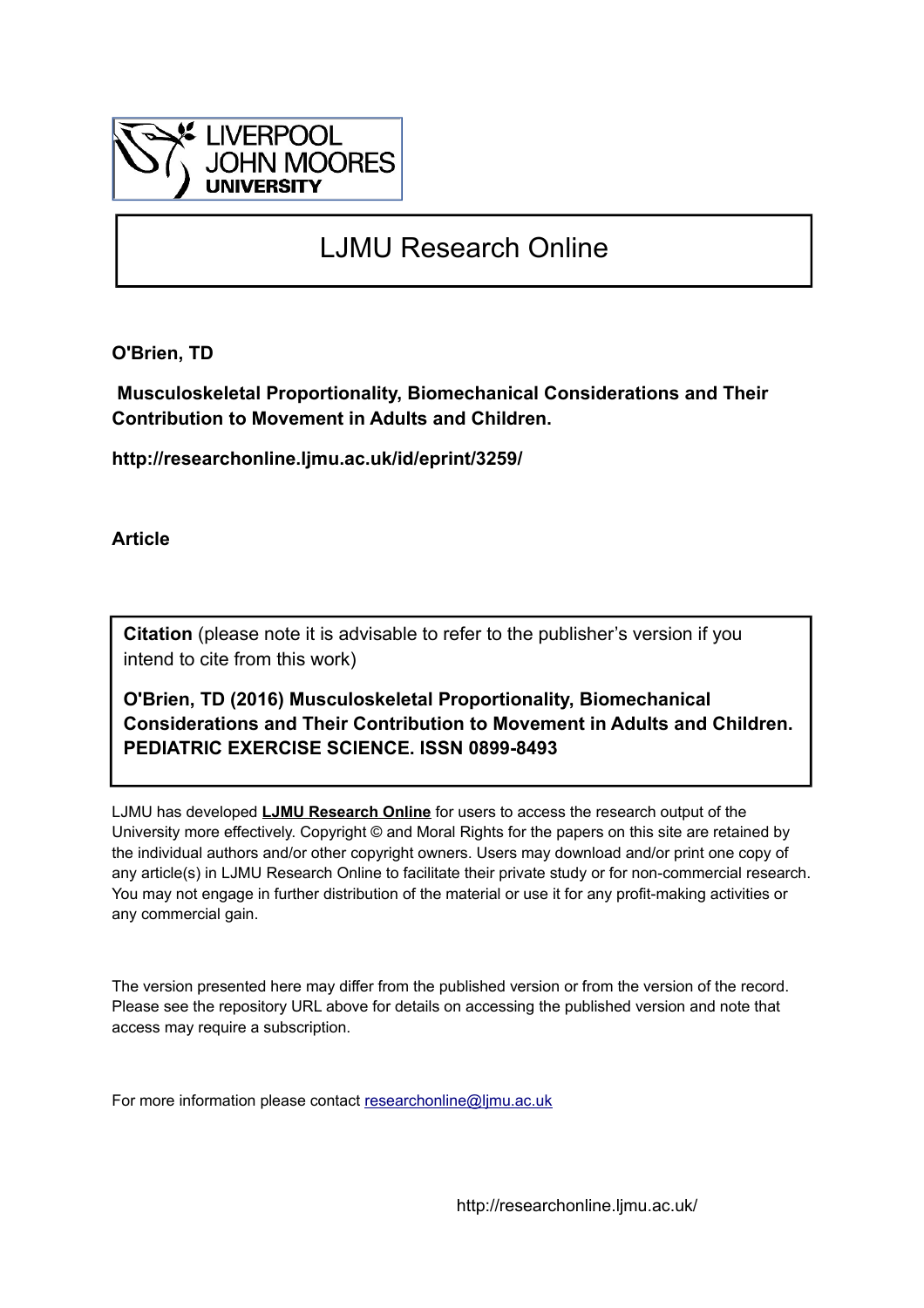| 1 | Pediatric Exercise Science - Special Issue - Gaps in our Knowledge                      |
|---|-----------------------------------------------------------------------------------------|
| 2 | Musculoskeletal proportionality, biomechanical considerations and their contribution to |
| 3 | movement in adults and children                                                         |
| 4 | Thomas D. O'Brien                                                                       |
| 5 |                                                                                         |

## **Abstract**

 The musculoskeletal system grows greatly throughout maturation. When trying to explain differences in strength, power and movement patterns between adults and children many pediatric exercise scientists will assume that this growth is proportional in all dimensions and structures. This article examines the evidence underpinning these assumptions, and considers how changes in fascicle, muscle, tendon and joint proportions may contribute to maturation-induced changes in physical performance. There are only a small number of studies to draw upon, but they consistently indicate that 1) growth changes the functional design of muscles, so that they become better at producing large forces at slow speeds but less able to achieve large length changes or high velocities; 2) the skeleton appears to grow somewhat proportionally prior to puberty, but this changes throughout adolescence, meaning the moment arm about which the muscle acts does not remain proportional to muscle length or the external moment arm about which joint work acts on the external world. In combination these results show that external measures of whole body or joint performance do not reflect the actual internal muscle function similarly in children and adults. Since our purpose should 20 be to explain and not just describe maturation-induced changes in performance, greater efforts are needed to understand the internal "engine" driving our movement. This necessitates more detailed, 22 longitudinal and dynamically loaded studies of the structure and function of the muscles and their interaction with the skeleton throughout maturation.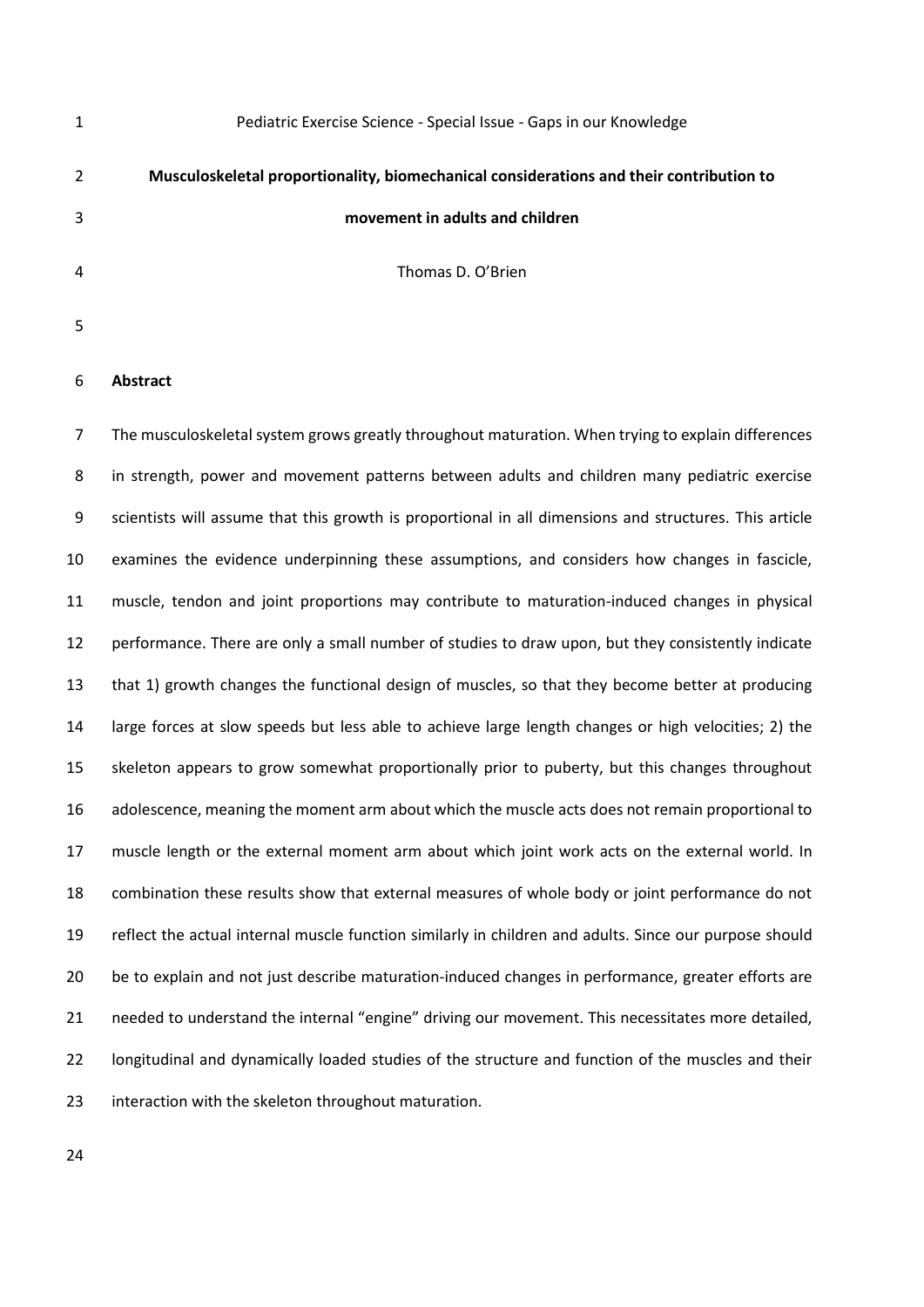#### **What we know**

 We know that children are not small scale adults in many ways. In movement and exercise the changing body dimensions result not only in maturation-induced improvements in performance during powerful, anaerobic tasks(e.g., 23, 24) but also changes in movement patterns. This is apparent during challenging locomotor tasks (4), drop jumping (10, 11) and cycling (7), for example. Complex structural and neural interactions, which develop with maturation and learning, have been reported to contribute to optimise performance, and will underpin part of these movement differences (these are reviewed by Blazevich *et al*., 3).

 In less complex actions, such as isolated joint efforts, maximum strength and power is known to increase with maturation (e.g., 18, 20) and adult-child differences are particularly apparent at higher contraction velocities (e.g., 1, 6, 15). These may be explained by maturation-related differences in recruitment of larger motor units (5). Alternatively, it has been postulated that increases in the rate of force development (28) or tendon stiffness (9, 16, 27) would allow adults to reach their peak moment earlier in the movement and closer to the optimum joint angle than children. The implication here is that, during a rapid dynamic contraction children may not be able to generate maximum force over the same portion of the muscle's force-length curve as adults do, and may not utilise the joint angle associated with optimum muscle length maximally. This would mean that the externally measured performance does not reflect the actual internal muscle capabilities, and would present as a lower strength in children at the highest contraction velocities.

 Many studies do not consider such factors as affecting their measurements, but it should be remembered that muscles are the "engine" that drive our joint and whole body movements. While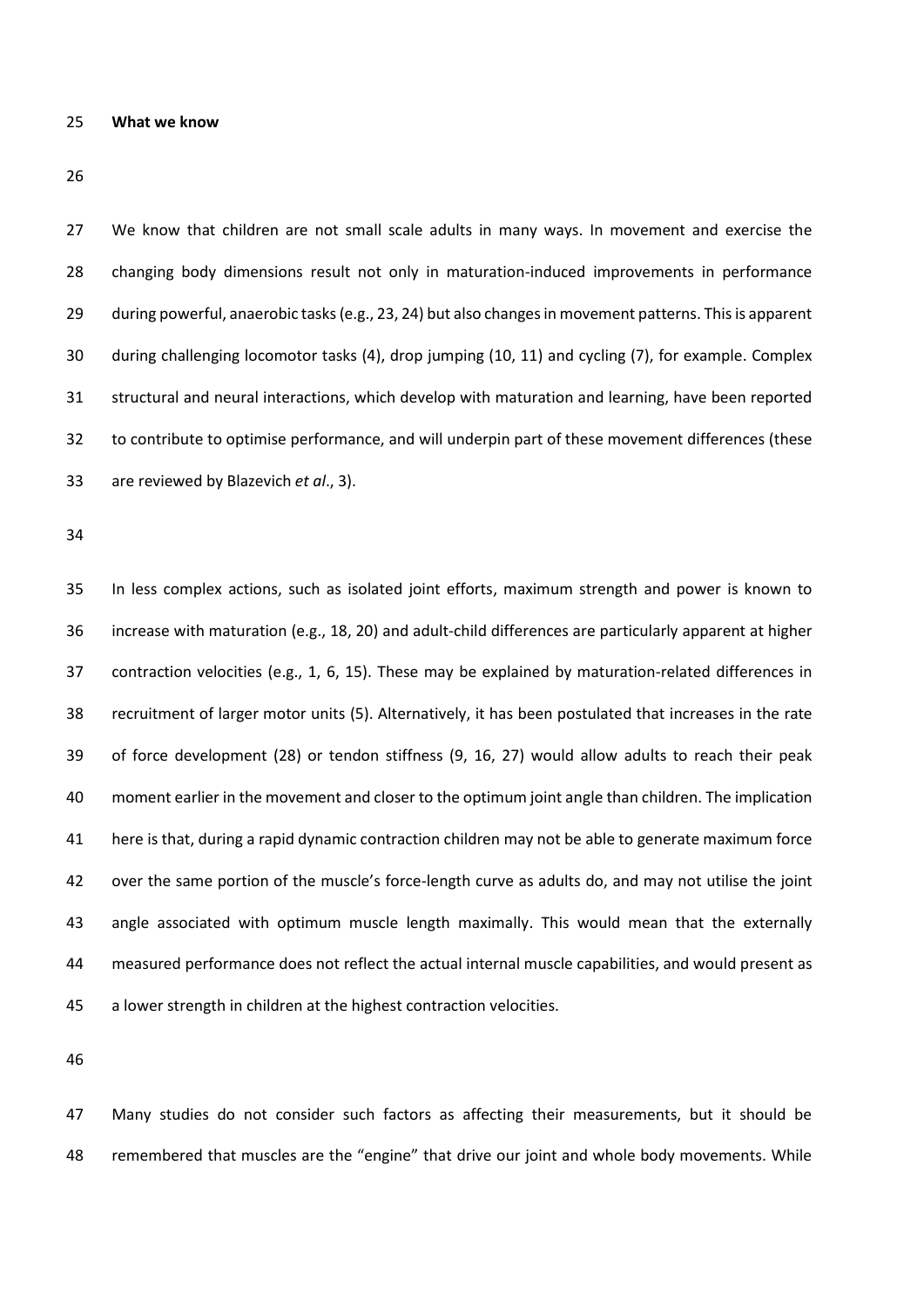measured differences in performance of adults and children are important to quantify, without a detailed understanding of the internal muscle behaviour and function it is not possible to fully explain the external differences; and that ultimately should be the purpose of fundamental biological studies of development.

 Some studies make simple assumptions about the proportionality of body dimensions when interpreting performance measures. A good example of this was the normalisation of joint moment to an estimate of thigh volume; with the justification that volume is the product of cross-sectional area, which is proportional to force, and length which is of the same dimension as moment arm length (moment=force x moment arm) (8, 6). Alternatively, others attempt to determine muscle and joint function using simulation models, but these commonly rely on generic musculoskeletal models that are rescaled from adult size to a proportionally smaller "child size"; errors associated with generic rescaling have been reported previously (21). These approaches are appealing, partly because the data needed for more appropriately scaled models may be lacking, but also because they are simple. However the assumptions are not robust, since scaling is not directly proportional to stature or mass, often not explained by some relevant biological principle (31), and can induce non-trivial errors. It is imperative that paediatric exercise scientists better understand the proportionality of the musculoskeletal system so that performance and movement changes can be better explained.

 Numerous studies and several excellent reviews exist that describe the interactions between muscle architecture, tendon properties and joint moment (lever) arms, and how changes in the proportionality between these determine the outcome of muscle contraction (e.g. 12). It is not the purpose of this discussion to duplicate those, but for completeness a summary of the major factors will follow.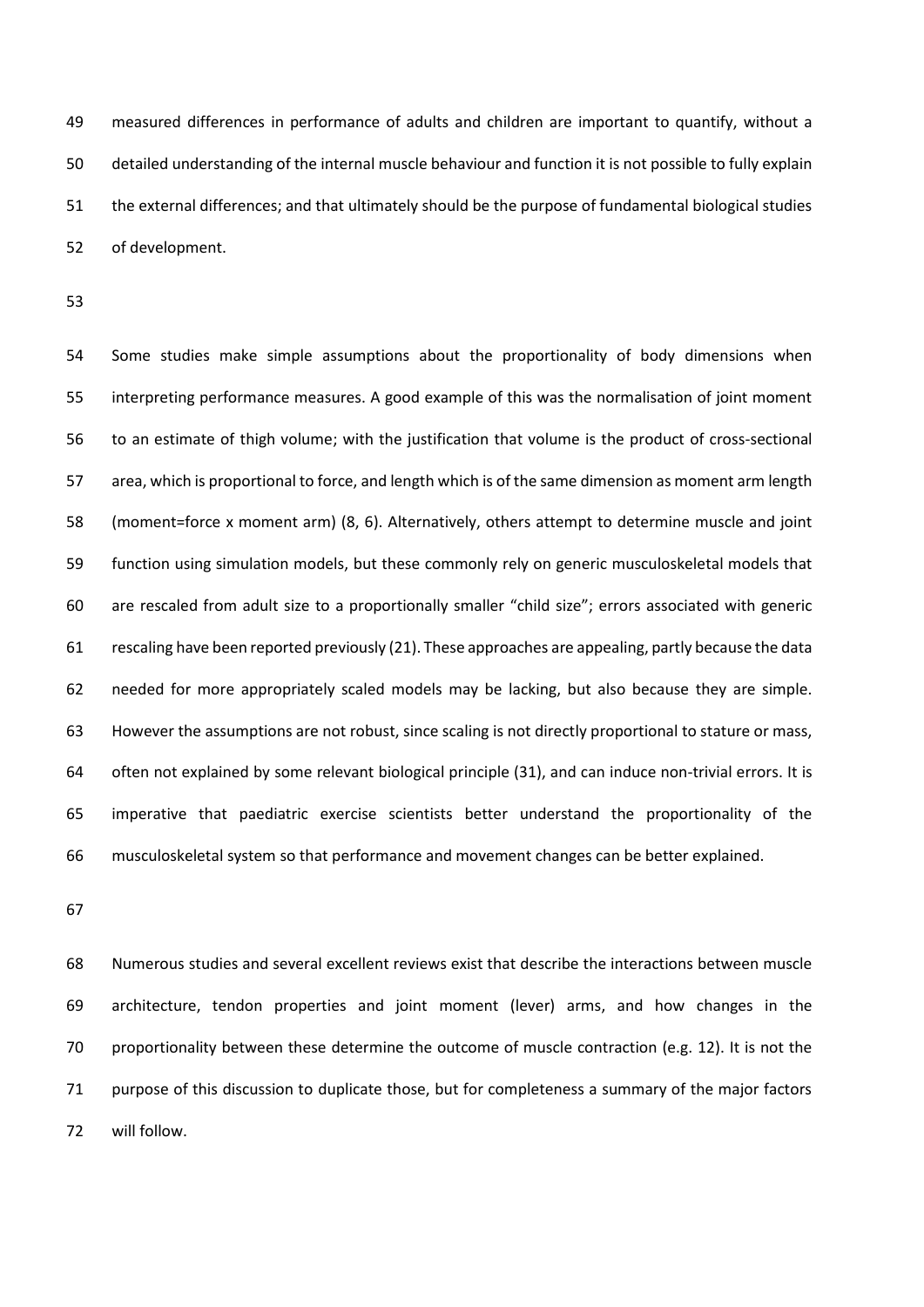The primary skeletal muscles contributing to locomotion are pennate (see figure 1 for a representation of muscle and fascicle architecture), and as such can modify their fascicular architecture to achieve an optimal muscle function "design". Within a given muscle mass, a highly pennate muscle (i.e, steep pennation angle) has a large physiological cross-sectional area and is better suited to producing large forces, whilst a shallower pennation angle increases fascicle length and allows high contraction velocities.



 Figure 1. A planimetric representation of muscle architecture in a pennate muscle (θ: pennation angle). Functionally important length quantities include that of the muscle tendon unit (*Lmtu*), muscle (*Lm*), tendon (the difference between *Lmtu* and *Lm*) and the fascicles (*Lf*). Force producing capacity is proportional to the physiological cross-sectional area (PCSA*)*, measured as the summed cross-sectional area of all fascicles.

 Fascicle length is also important because it determines the range of motion over which muscle force can be produced, i.e. the functional range of motion. Muscles with longer fascicles are able to produce forces closer to their maximum across a wider portion of their range of motion than muscles with shorter fascicles. Since relative shortening is less in muscles with long fascicles, relative contractile velocity is lower and according to the force-velocity relationship this would allow the muscle to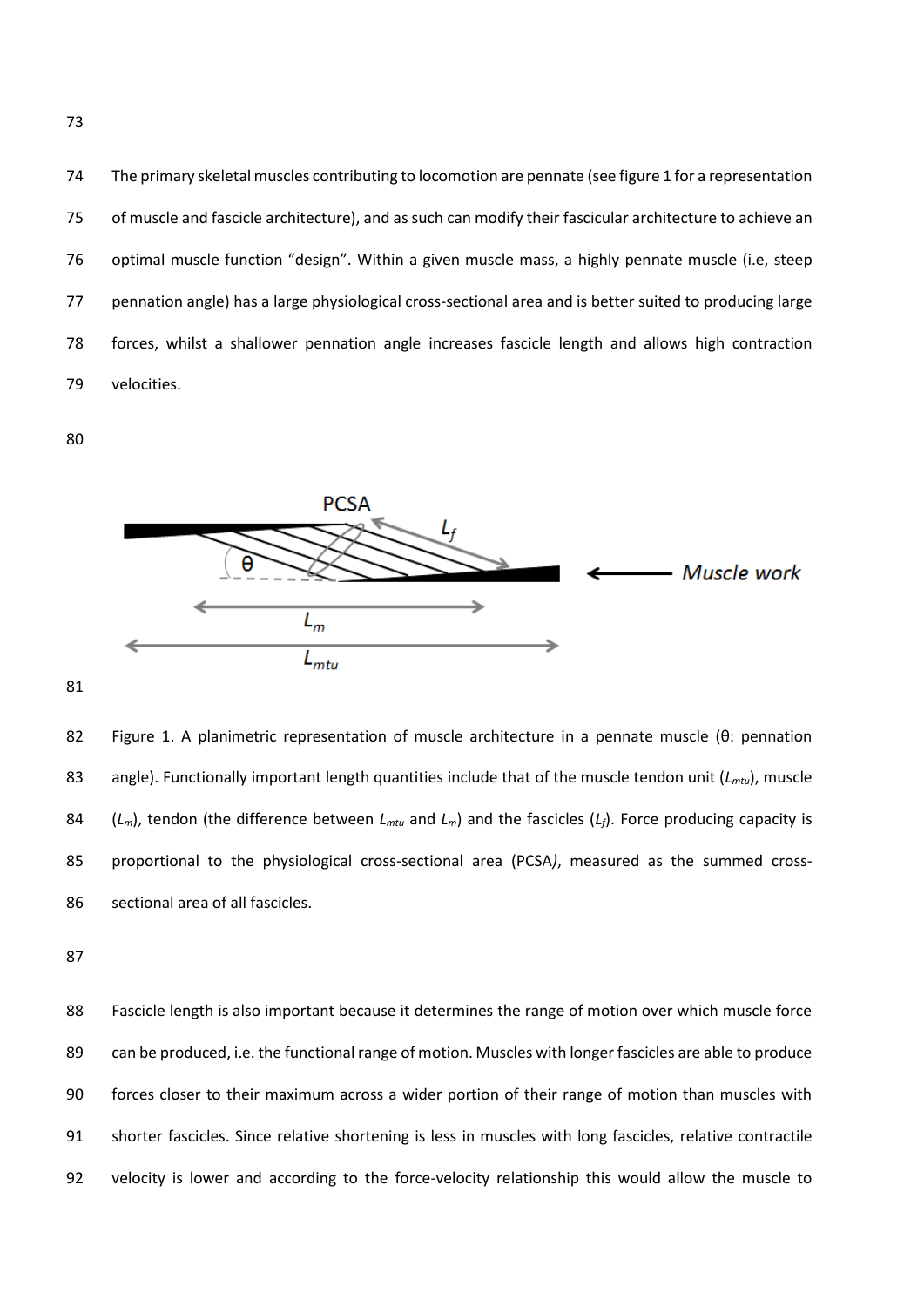produce a greater force at any given muscle velocity. To scale fascicle lengths and excursions between individuals of differing/changing sizes (i.e., adults and children), fascicle length is normalised as the fascicle:muscle-tendon or simply fascicle:tendon length ratio (see figure 2 or (12) for further explanation).





 Figure 2. Representations of the (a) force-length and (b) force velocity curves for two muscle-tendon 101 units that are identical apart from one has a large (-ally ) and the other small (-ally ) fascicle:tendon length ratio. Maximum force is expressed as a percentage of isometric force at optimum length. Muscle-tendon length and velocity are expressed relative to slack length.

 The amount of muscle-tendon unit shortening during a joint rotation depends on the moment arm length of the muscle about the joint (defined as the perpendicular distance between the joint centre to the line of action of the muscle-tendon force). Longer moment arms are beneficial for transferring force to moments, but necessitate a longer muscle-tendon length change to achieve a given joint rotation. In the case of adult-child comparisons, the moment arm length also requires consideration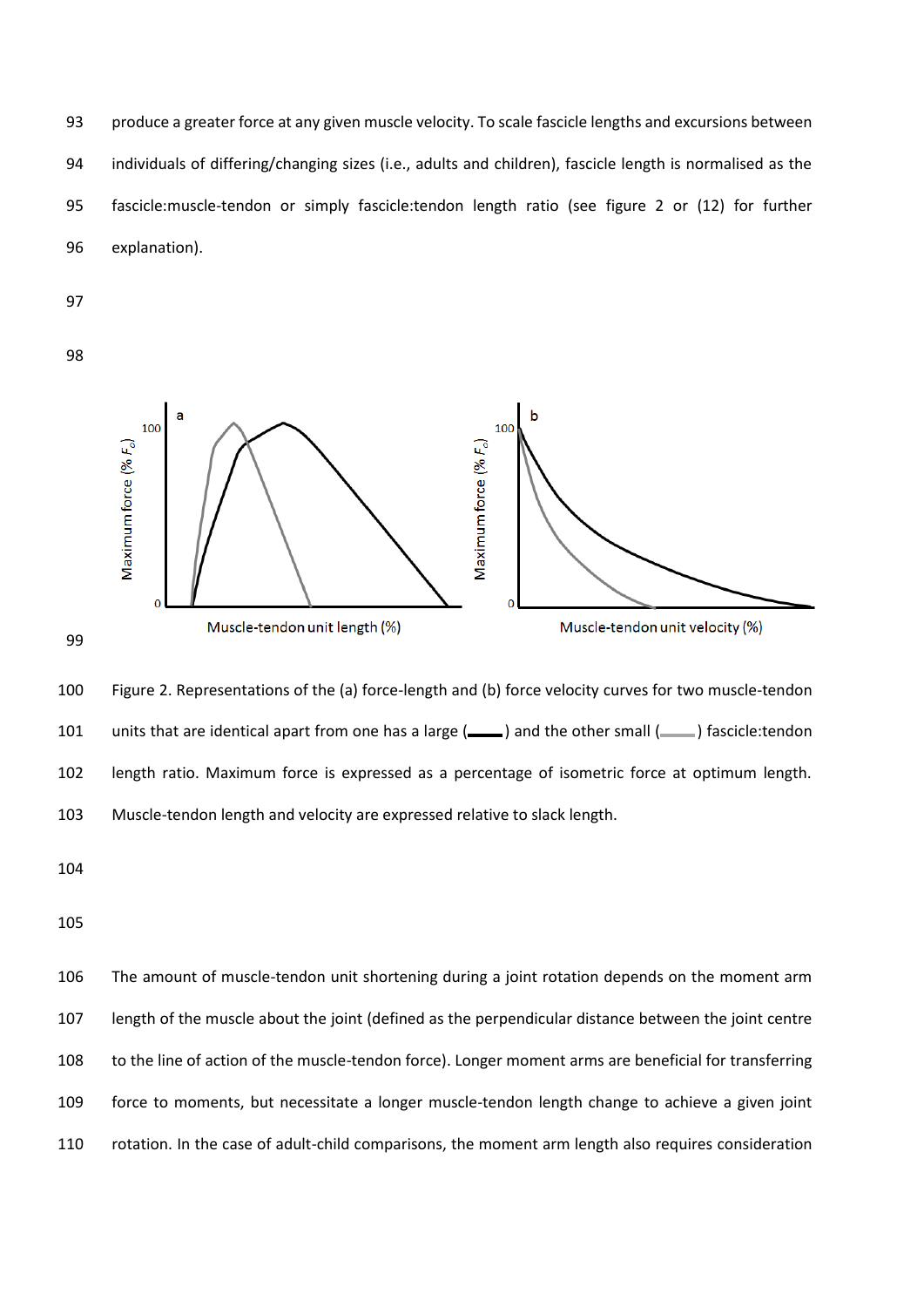111 of the proportions of the muscle-tendon unit and fascicles that will be shortened by joint rotation. This is accounted for by the moment arm:fascicle length ratio. Whereby, a smaller ratio will mean less fascicle shortening for a given joint rotation and the same positive effects for a wide functional range 114 of motion and muscle force at high velocities outlined above.

116 Once work is created about the joint, the distal segment must then act against external objects (e.g. the ground or a mass being displaced) to achieve the desired task (e.g., running, jumping or throwing). The outcome of this depends on the length of the external moment arm (the perpendicular distance between the joint centre to the line of action of the external reaction force, e.g. ground reaction force). External moment arm can be manipulated by alterations in movement technique, but also depends on the anatomical dimensions of the skeletal segment(s). In some cases the external moment arm length would be equal, or certainly proportional, to the distal skeletal segment length, and therefore valid comparison of externally measured force (as opposed to moment) and linear velocity between individuals relies on equal proportionality of internal moment arms to skeletal dimensions; the anatomical internal:external moment arm ratio, often known as the joint mechanical advantage. Given that the growth plate is located at the end of the long bones, between the joint and attachment of the tendon, internal moment arm length (from joint centre to the line of action of the muscle- tendon force) is expected to increase when the bone lengthens during maturation. However, there is no certainty that the bone lengthens proportionally along it's shaft. Consequently the internal:external moment arm ratio, and so joint mechanical advantage, may not remain constant with maturation.

 During isometric contractions, the joint moment is equal to the product of muscle force (proportional to physiological cross-sectional area) and the muscle moment arm length. This means that at any common joint angle or muscle length, even if the muscle of an adult were not able to produce more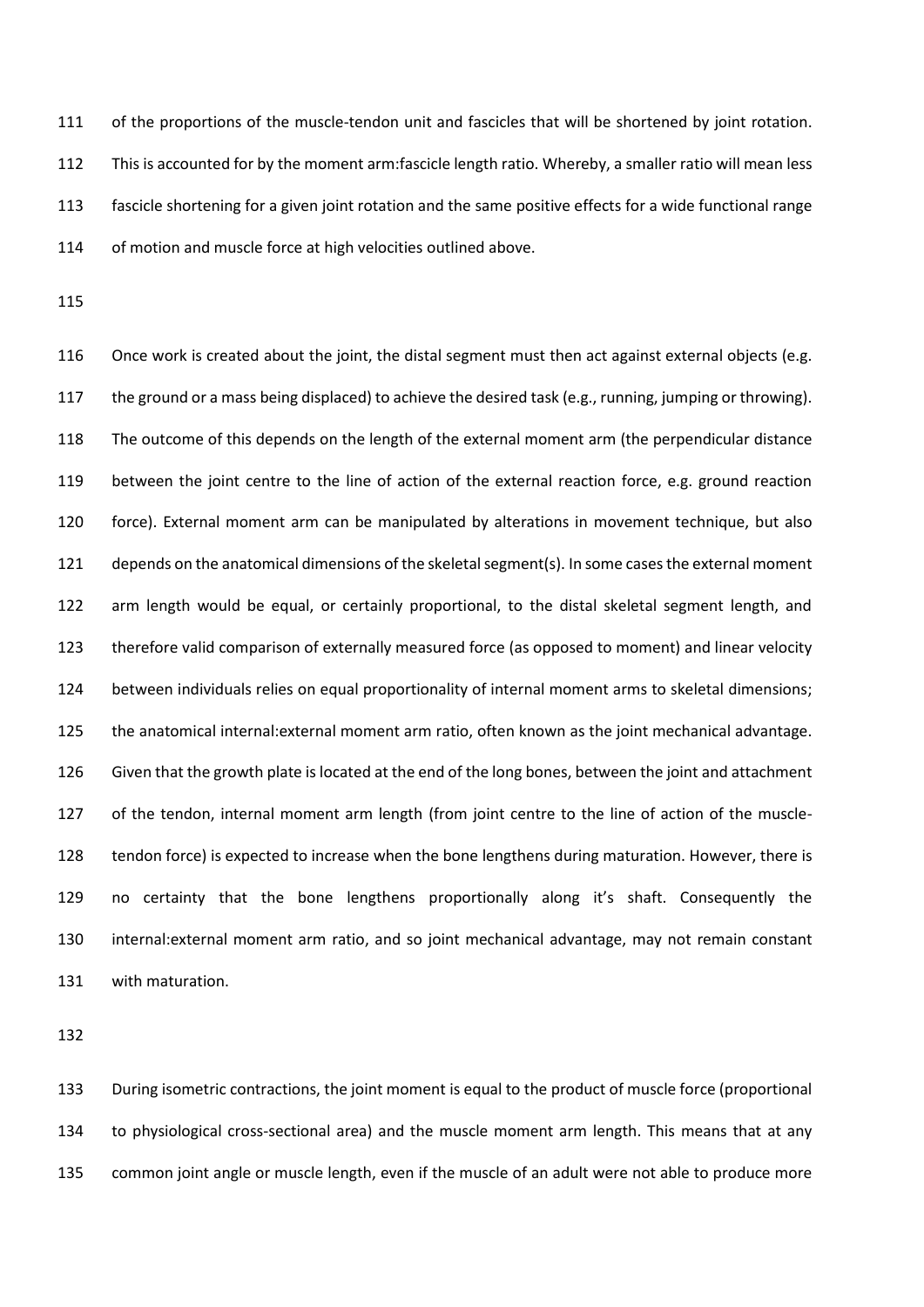force than a child's, by virtue of having a longer moment arm length, their apparent strength would be greater. The addition of sarcomeres in series to increase fascicle length during growth would not increase isometric muscle force. However, the longer fascicle length would reduce relative excursion during joint rotation and thereby the position on the force-length relationship that is utilised at any given joint angle. Moreover, any differences in the profile of the moment arm-joint angle relationship between individuals might further confound comparisons of strength at single joint angles. Therefore, 142 care must be taken during strength testing to ensure all participants are tested at joint angles that correspond similarly to the optimum angle. This might necessitate differing joint angles across groups, ages, or individuals, but this in itself is an important functional outcome that should be reported. This discussion is primarily concerned with movement characteristics, and isometric strength will not be specifically addressed further, although the joint moment-angle profile is inherently implicated in discussion of muscle length changes.

 It is clear that there are many anatomical characteristics and multiple structures that interact to determine the outcome of muscle contraction. When the relative proportions of those structures are not equal across individuals, external measures of performance cannot be assumed to reflect internal muscle function similarly. Alternatively, if taking a forward dynamics approach (i.e., predicting the external movement outcome based on the internal musculoskeletal characteristics), identical muscle function would not result in similar body movements. Thus, variations in musculoskeletal proportionality may contribute to the differences seen between adults and children in performance and neural drive characteristics.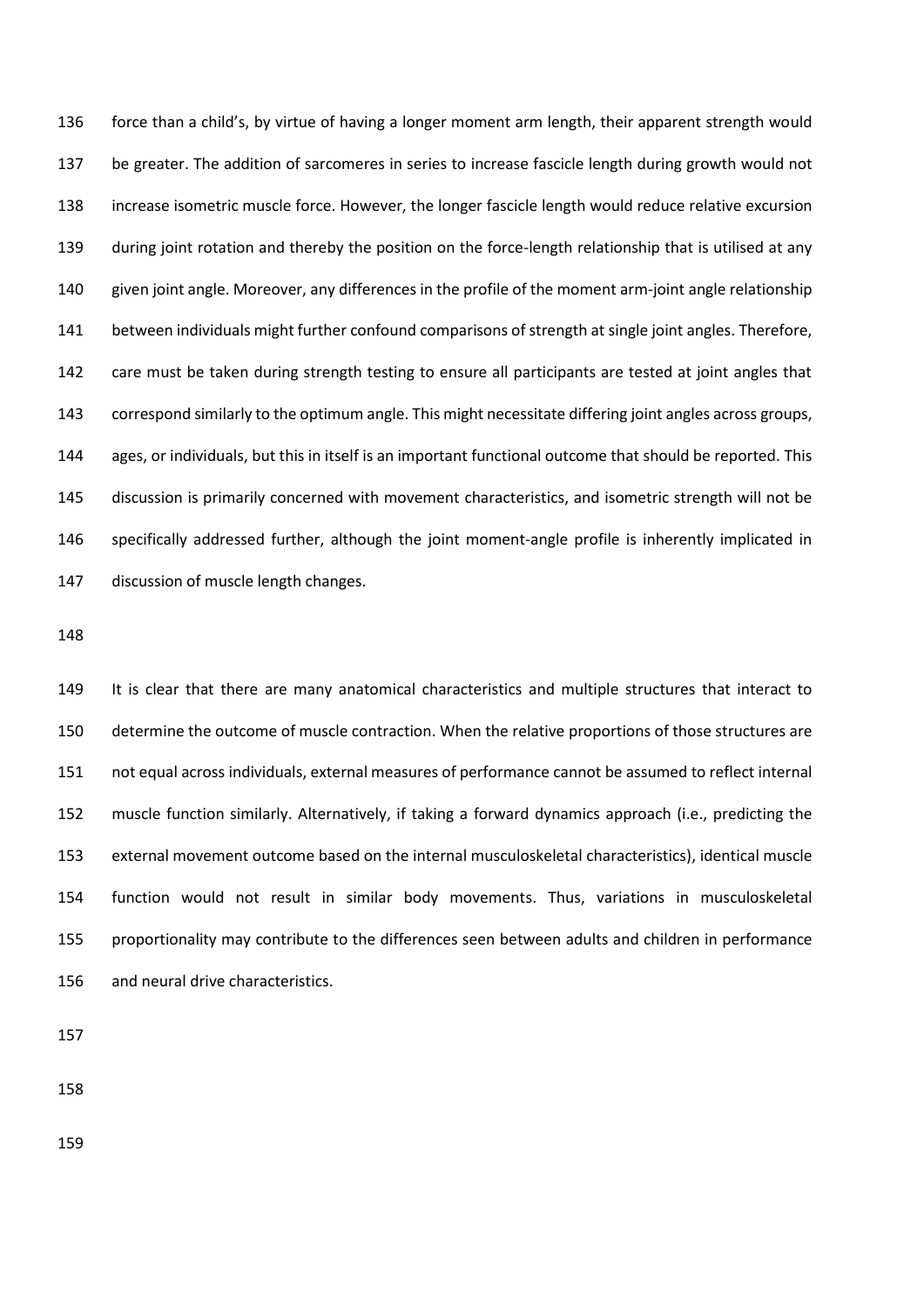#### **What are the gaps?**

 This section describes what is known about the pertinent musculoskeletal proportions in children and the proportionality between children and adults, the limitations of our current understanding, and what is not known. The discussion focuses on the knee extensors and the gastrocnemius as the most common muscles studied and important locomotor muscles. Data on upper limb muscle strength relative to measures of size have been reported (6), but beyond this our knowledge about the growth of upper limb musculoskeletal structure is lacking. This in itself is an important gap in our knowledge.

 The most detailed analysis of quadriceps muscle architecture in children and adults was undertaken by O'Brien *et al*. (17). In this study muscle volume and length were quantified from magnetic resonance imaging and fascicle architecture was measured from ultrasound images at multiple sites along the length and across each of the four heads. It was reported that muscles and fascicles of children were smaller and shorter than in adults, but pennation angle did not differ. Despite the similar pennation angle across ages and sexes, a different functional design was still identified, with greater differences in physiological cross-sectional area (men 2.1 times that in boys) than fascicle length (men 1.3 times that in boys); indicating a shift towards a muscle better suited to force production in adults compared to children. *Please note, this is not an attempt at allometric scaling of muscle growth, but a reflection of changing functional design that occurs during growth.*

 Although differences in fascicle lengths were detected, they were proportional to total muscle-tendon length in all four quadriceps heads. This indicates proportionality in the growth of muscle length and would lead to similar relative length changes in the fascicles and sarcomeres during a shortening of the muscle-tendon unit, and thus comparable excursion across the force-length relationship. This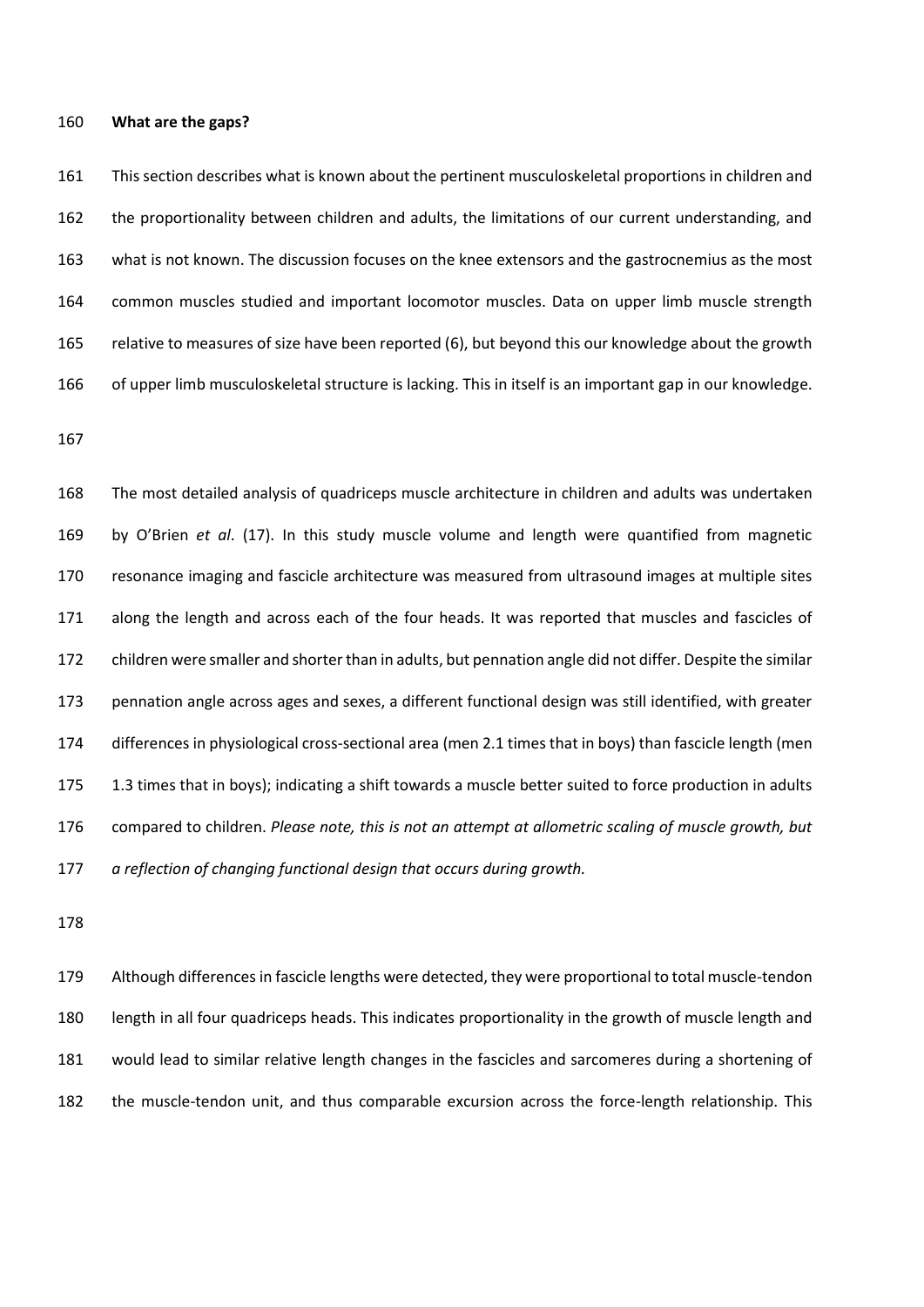excludes the possibility that differences in movement patterns of adults and children can be explained by fascicle behaviour in relation to behaviour of the quadriceps muscle-tendon unit.

 In the lateral gastrocnemius, fascicle length has been reported to be shorter in boys than men, but an equal proportion of muscle length in both (~0.36) (13). In contrast, an analysis of a 3D reconstruction of ultrasound images (30) found that absolute fascicle length in the medial gastrocnemius was not different between a group of boys and young men (~6 cm at 0 Nm passive joint moment) and did not correlate with age (r=0.17). Instead, the greater muscle-tendon length necessitated by skeletal growth was achieved by increasing physiological cross-sectional area (in a pennate muscle the physiological cross-sectional area contributes to muscle length; see figure 3). These results must be interpreted with care given the modest sample number and large inter-subject variability resulting from the wide age range. The combination of which may be the reason that the fascicle:tibia (which determines muscle- tendon unit) length ratio did not change with age, contradicting the former observation. However, the lack of growth of medial gastrocnemius fascicle length is supported by a previous animal study from that group. If fascicle length relative to muscle-tendon length is smaller in adults than in children, it would be expected that fascicles of adults undergo a greater excursion for a given muscle-tendon unit length change than in children. The consequence would be that, the decline in muscle force during contraction at lengths away from optimum, or at increasing velocity (see figure 2) will be a greater in adults than in children. This would have significant implications for movement in dynamic situations, and result in adults being less forceful during high velocity contractions. Although the plantarflexor power-velocity profile of adults and children has not been established previously, this is not consistent with most previous observations of performance. Thus, intermediate factors must contribute; these may be structural, as are discussed here, or neural. Clearly additional work is required in this area to clarify our understanding.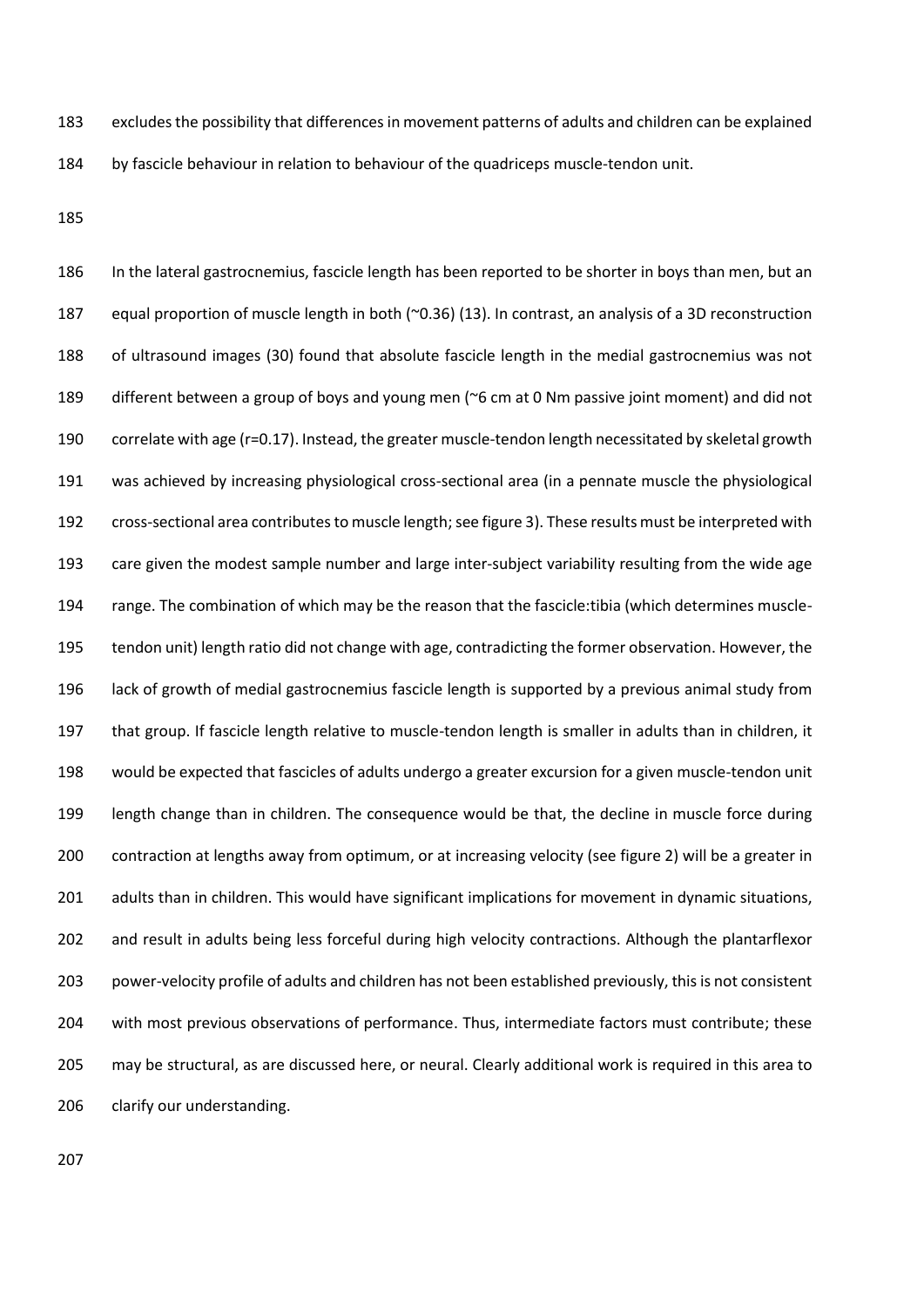

 Figure 3. An illustration of how a pennate muscle (a) can increase its overall length by either (b) increasing the length of the fascicles (L*fii* > L*fi*) or (c) by increasing physiological cross-sectional area (PCSAii > PCSAi) but not changing fascicle length (L*fi*). This is the mechanism proposed by Weide *et al.* (30) for growth of the medial gastrocnemius length.

 An important factor that influences muscle-tendon shortening is the length of the muscle's moment arm; specifically, the proportionality of the moment arm:fascicle length ratio. This ratio has not been reported previously, but combining the existing moment arm length data (15) with fascicle lengths in the same children (17), the moment arm:fascicle length ratio in the vastus lateralis was (mean±SD) 0.53±0.04 and 0.52±0.06 for men and women *vs*. 0.55±0.07 and 0.57±0.05 for boys and girls, 219 respectively, with a significant adults-children difference (p=0.03, 95% CI = -0.074,-0.004). When 220 combined with comparable fascicle: tendon length ratios, this indicates that a given knee joint rotation would result in a greater relative fascicle shortening in children than in adults. This would make 222 children less able to produce high velocity joint rotations. In terms of adults' function, the smaller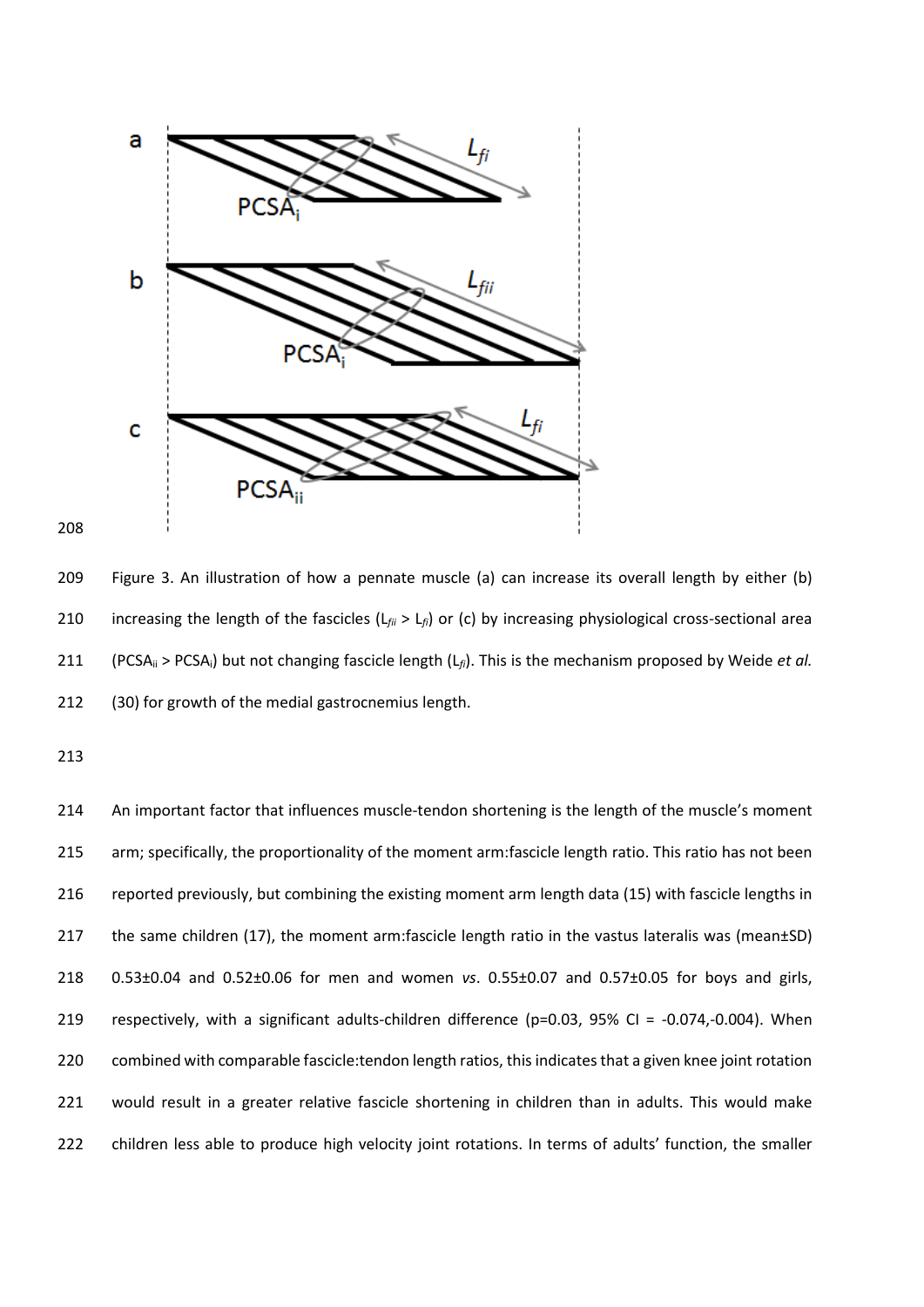moment arm:fascicle length ratio would help to increase maximum joint velocity, and may go some way to offset the change in functional design towards more force production. It must be recognised however that this is based on the length of the patellar tendon moment arm and not the effective moment arm length of the entire knee extensor mechanism, which includes the patella and the 227 quadriceps tendon. This limitation should be rectified in studies specifically designed to address this issue.

 At the ankle, Morse *et al*. (13) presented data on lateral gastrocnemius fascicle length and on Achilles tendon moment arm length, the ratio of the reported group means is virtually equal in men and boys (~0.83 using resting fascicle length). This data should be interpreted with the consideration that the fascicle lengths contradict those reported recently (30), and that although Waugh et al. (26) found a positive relationship between Achilles tendon moment arm and leg length (incorporating tibia length 235 which determines muscle-tendon length) in a group of children, they were associated with weak  $R<sup>2</sup>$ 236 values and included only pre-pubertal children, so scaling to adults is not clear. Thus, there is contradicting and scant information about how moment arm length impacts fascicle function in the gastrocnemius muscles of children.

 The final anatomical proportion to be discussed is the joint mechanical advantage (internal:external moment arm length ratio). For the quadriceps, anatomically this ratio would be relative to tibia length. In children, moment arm of the patellar tendon has been found to be proportional to many anthropometric dimensions (e.g. leg length, knee breadth) including tibia length (15). In adults, fewer significant relationships were found, all with weak correlations, and tibia length was not correlated with patellar tendon moment arm. We can conclude that in pre-pubertal children mechanical 246 advantage at the knee is constant and external measures of force and linear velocity taken at the end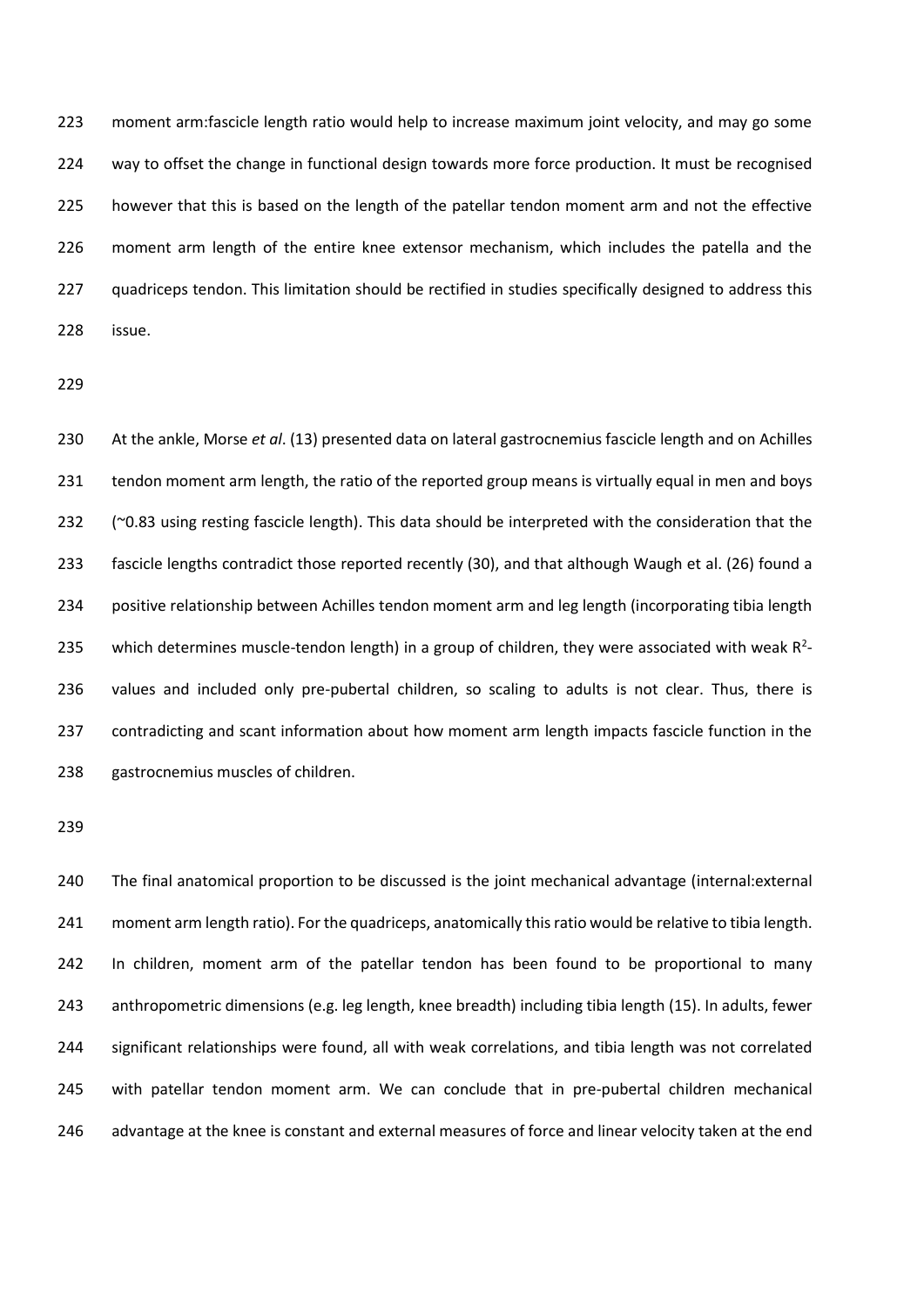of the tibia or foot faithfully reflect internal behaviour. This is not the case in adults, for whom the skeletal proportions vary greatly, and internal performance is not well reflected by external measures.

 Waugh et al. (26) scaled Achilles moment arm length to foot length and, similarly to their finding on 251 leg length, reported a positive relationship but a weak  $R^2$ -value amongst children. It is not known how this may change with maturation, and conclusions about the effect of internal:external moment arm lengths on movement at the ankle cannot be drawn. At both the knee and ankle it appears that the proportionality of anatomical leverage changes during growth. However, little is known about how the anatomical external moment arm of the lower leg or foot is utilised during movement, and how they impact the functional external moment arm of, for example, the ground reaction force, which often does not equal the anatomical one.

 All of the studies discussed here made anatomical measurements in passive conditions and this information has been used to make inferences about function during dynamic, loaded tasks based on 261 our knowledge of musculoskeletal interactions. This neglects the fact that many of these dimensions change with loading; moment arms are also known to change when the joint is loaded (22), although this work has not been conducted in children; and the series elastic tissues within the muscle-tendon unit elongate non-linearly with increasing load, and cause the muscle to shorten. We know stiffness of both free tendon and the tendon-aponeurosis complex is lower in children than in adults (9, 16, 27), but it is not known how these structures behave during dynamic actions with varying loads, often below maximal muscle force. In addition, if the muscle-tendon unit is to be modelled correctly, it is actually the slack muscle length (when passive force is 0N so muscle length is not changed by tension or compression) that is required as an input. Whilst some studies have made an effort to approximate this by making measurements with the muscle in its shortest possible position it cannot be certain, 271 and this is not the same for all studies.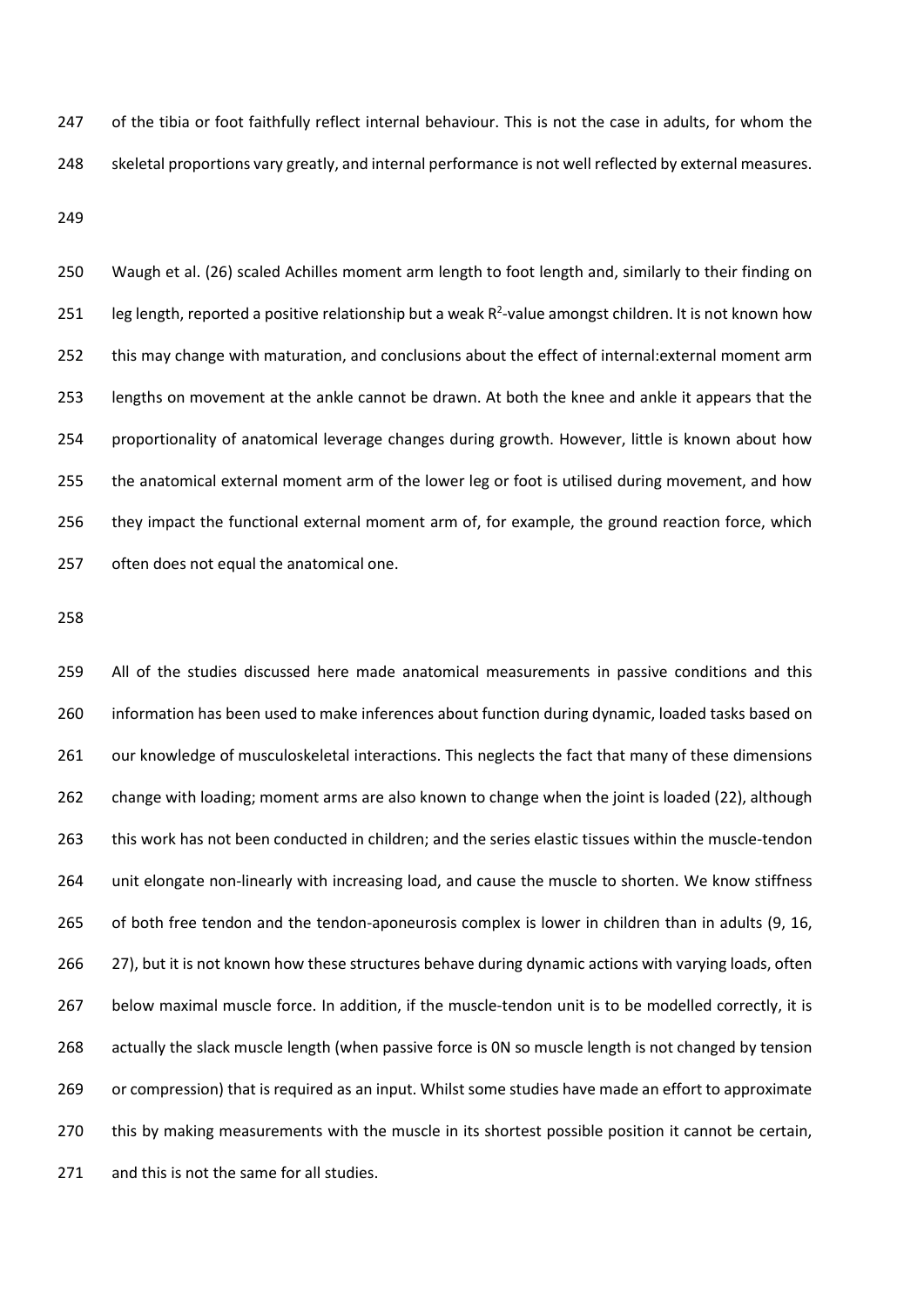Scrutinising the body of literature available, it is apparent that we have very few pieces of the jigsaw 274 and the pieces we do have are rarely made on samples large enough to truly quantify whole 275 population based characteristics and variability, and the data they generate are only applicable in few conditions. In comparison to the vast body of literature that exists describing performance and movement differences between adults and children, it is difficult to make firm conclusions about the 278 internal behaviour and function of the muscles and their fascicles during a range of dynamic tasks. We can be fairly certain that muscle-tendon behaviour in the quadriceps and gastrocnemius is different between adults and children, but beyond that their influence in explaining maturation-related changes 281 in whole body performance and function remains inexact.

 The only study to date that has quantified and compared muscle behaviour in adults and children during a functionally relevant dynamic task, found greater relative fascicle excursions in the medial gastrocnemius in children than in adults, but differences in velocity were not detected (29). This study was presented as a poster at the 2015 International Society of Biomechanics, and a detailed protocol and data set are required for complete understanding; we look forward to seeing the full paper in due course.

 There is early evidence indicating that the proportionality of growth is different during childhood and 291 adolescence. Prior to puberty there is high correlation between many anthropometric dimensions, of the body and lower limb, including moment arm length of the patellar tendon (15). This is supported by observations that growth of the medial gastrocnemius up to the age of 12 years, is equally attributable to increases in fascicle length and physiological cross-sectional area (2). In combination, these findings suggest a proportionality in growth of the musculoskeletal system prior to puberty.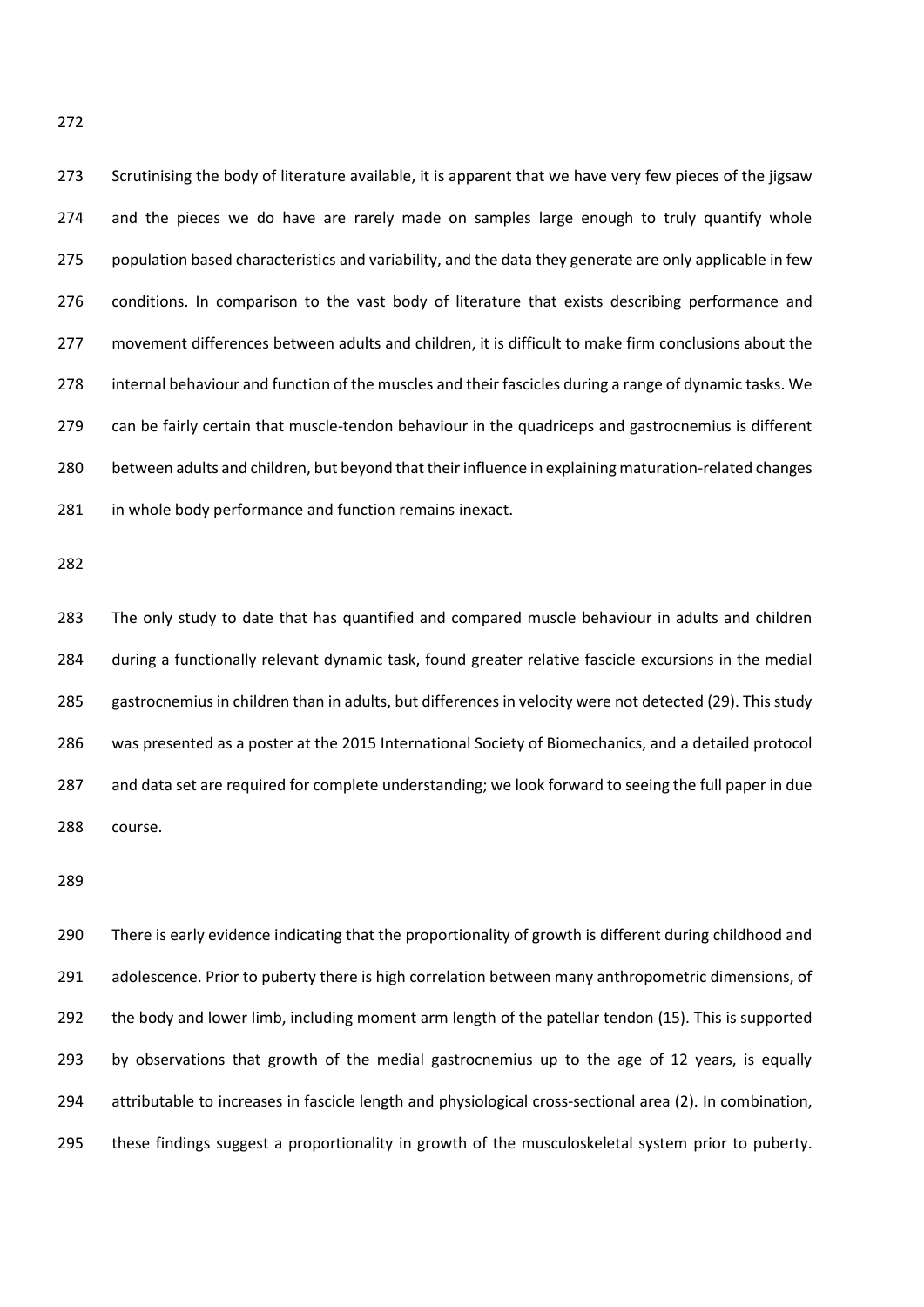However, the growth of adolescence appears not to be proportional in all dimensions and introduces greater inter-individual variability, resulting in changed muscle functional design (17, 30) and a lack of correlation between skeletal dimensions (15) by adulthood. Although these cross-sectional studies show us the outcome of growth, they do not inform us about the timing, process or rate by which proportionality appears to change during maturation.

### **How can we fill these gaps?**

 In most biomechanical modelling applications, experimenters choose to use generic scaled models based on existing adult anatomical data sets, and use some scaling factor for all structures and dimensions. This approach is often accepted as it is argued to be the only pragmatic solution and, very appealingly, it is simple. As long as this approach is considered acceptable in cases where the populations for comparison vary greatly, less emphasis will be placed on establishing the true anatomical characteristics of the population of interest; in our case, children.

 We first need more studies of musculoskeletal proportions and their interactions in adults and children. Magnetic resonance imaging and ultrasound, particularly the increasingly available 3D ultrasound reconstructions, should be used where possible to obtain the greatest quantity and highest quality of data. These studies must make efforts to control factors known to influence the measurements, such as passive joint torque or muscle-tendon force and joint angle (30), and it is imperative to make measurements that are most suitable to use in the modelling applications. Specifically, investigators should seek to quantify the important functional ratios of fascicle:tendon, moment arm:fascicle and internal:external moment arms in a large group of children, and preferably follow them longitudinally. This approach would tell us about the nature of human growth with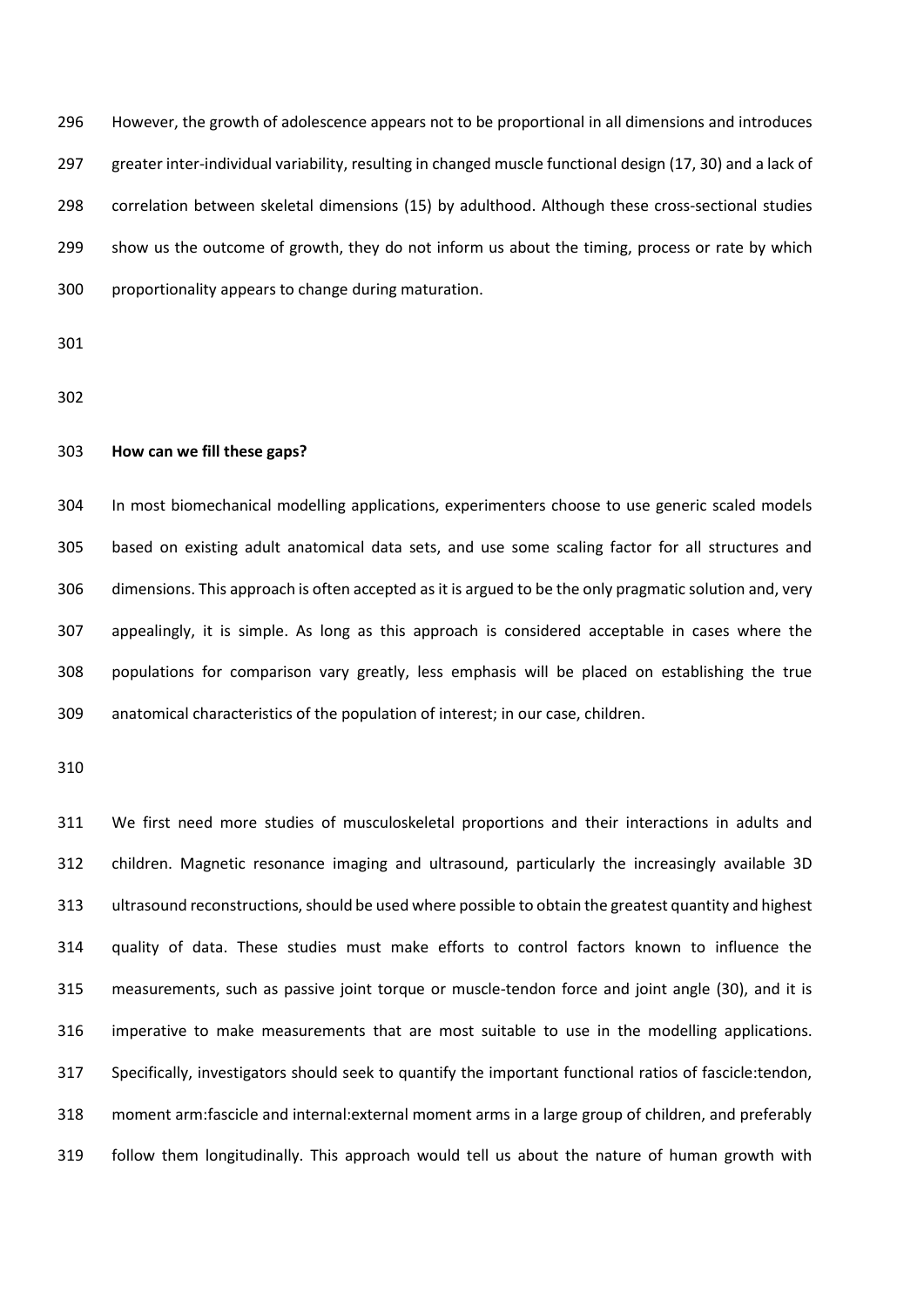maturation and provide a database of typical development. This will not only have applications in human movement sciences, but also provide reference values for clinical investigations.

 Second, studies that quantify the excursions and velocity of the fascicles during movement should be undertaken across a wide range of athletic tasks. The measurements presented at the International Society of Biomechanics (29) are a useful start and show that we are able to conduct such experiments in children, but more is required if we are to further our understanding. Wakeling *et al*. (25) have shown that during cycling the activation characteristics and power output of adults are related to fascicle behaviour during the task. Activation characteristics during cycling are also known to differ between adults and children (19), and we should utilise these techniques to help us identify or eliminate possible explanations and progress closer to the true cause(s). This work also needs to try and align our understanding of predicted muscle function, based on anatomical characteristics, and the observed behaviour. The need for this will hopefully be recognised and included in the published manuscript from Waugh *et al*., which should help us better understand the effects of possibly similar fascicle lengths in longer muscle-tendon units in adults compared to children (30).

 Once the anatomical database exists, modelling studies can become an important next step. Combined with motion data, anatomical data can be used to simulate muscle behaviour and function during a range of athletic actions, and validated against the observed muscle-tendon behaviour and measured performance outcomes. At that point the contributions of changing musculoskeletal proportions, causing altered internal muscle-tendon behaviour can be used to explain the externally observed differences. This is not a short, nor easy path. It requires the contributions of a range of integrative physiologists, biomechanists and engineers, but further observations of external movement alone will do little to make large strides forwards in this area. If we really want to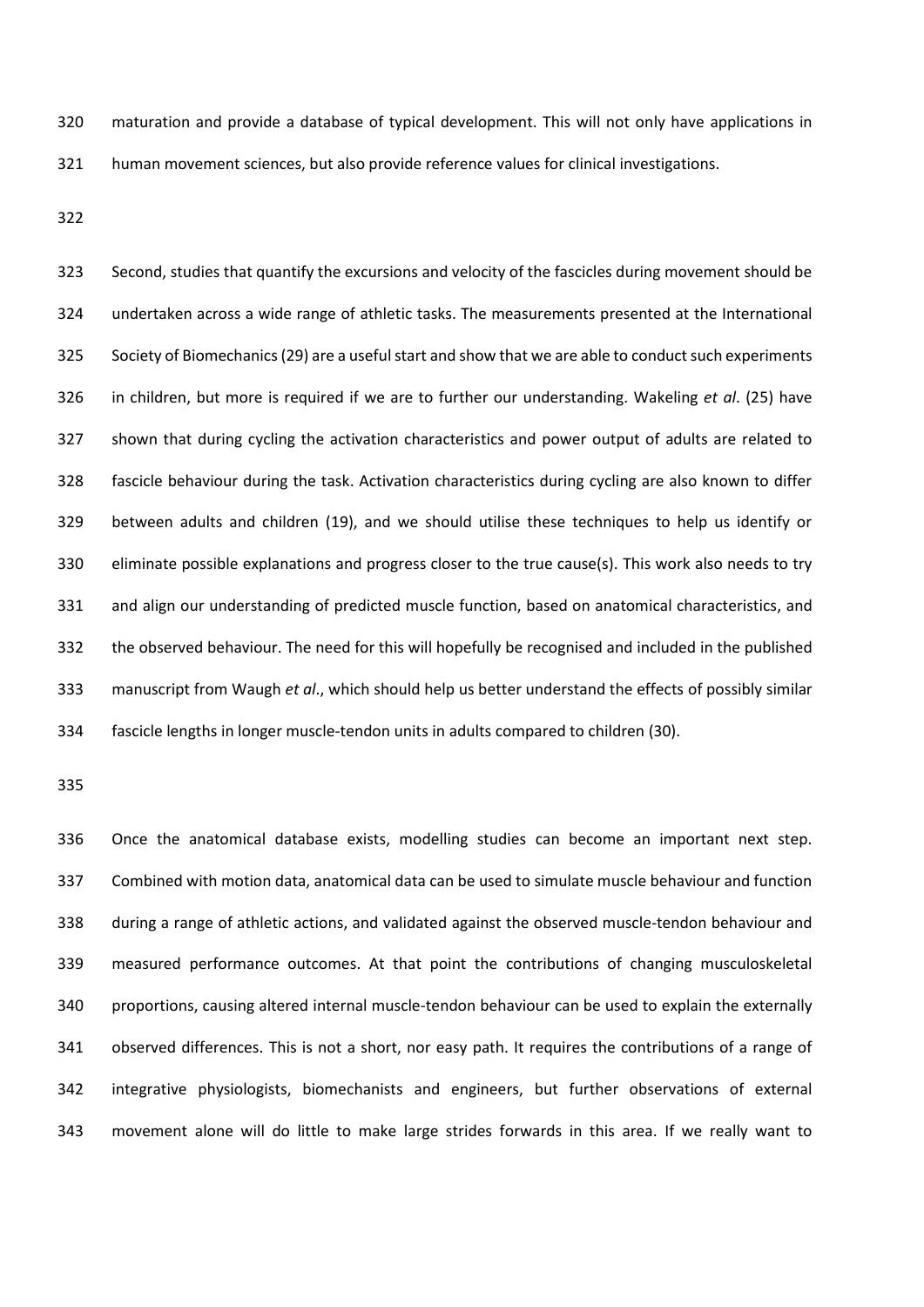- understand the mechanisms that explain the changes in performance and movement that we see with
- maturation, we must study the function of the inner "engine" driving the movement.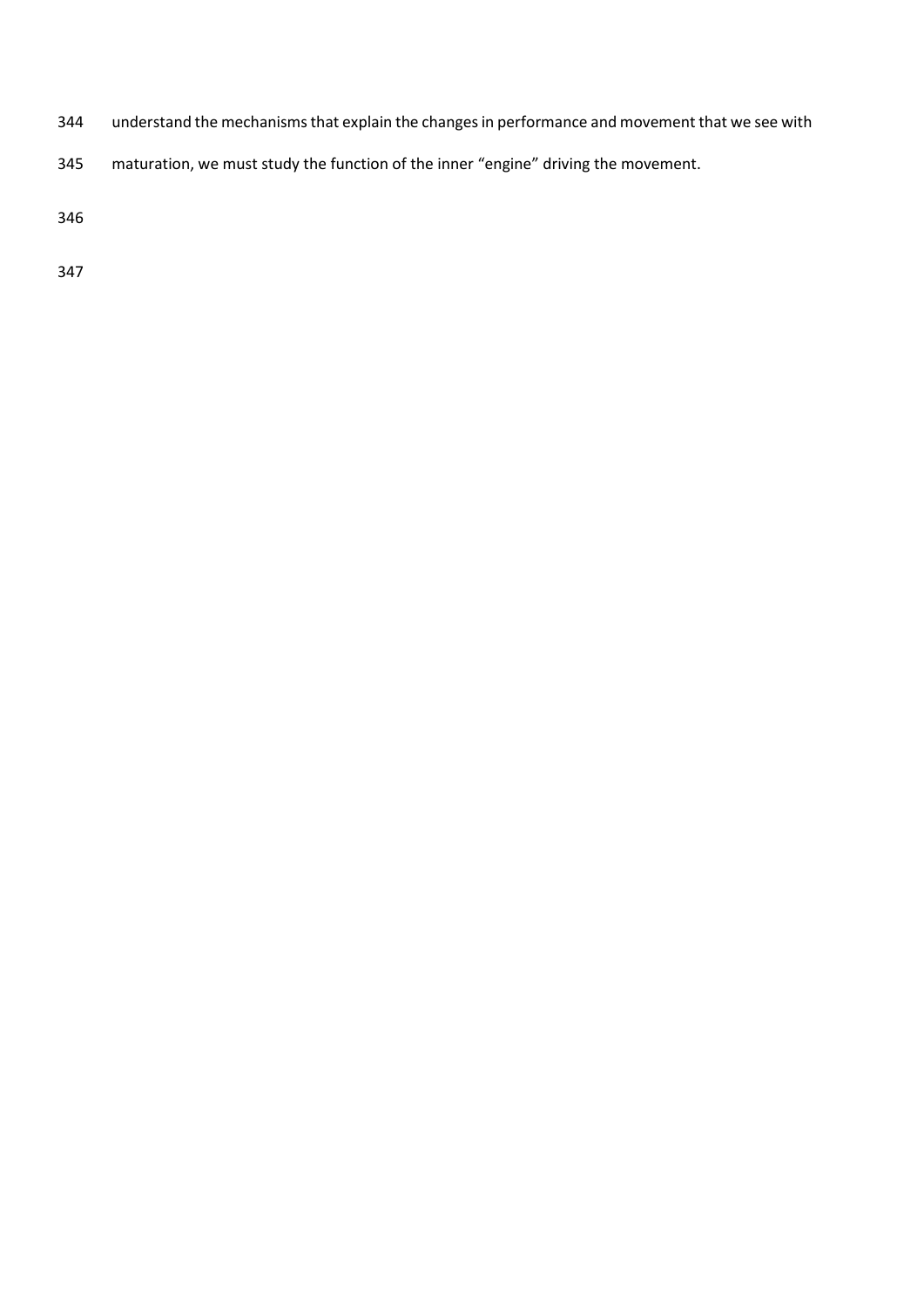| 348 | <b>References</b> |                                                                                                  |  |
|-----|-------------------|--------------------------------------------------------------------------------------------------|--|
| 349 |                   |                                                                                                  |  |
| 350 |                   | 1. Asai H & Aoki J. Force development of dynamic and static contractions in children and adults. |  |
| 351 |                   | Int J Sports Med. 1996; 17(3), 170-4.                                                            |  |
| 352 |                   |                                                                                                  |  |
| 353 | 2.                | Benard MR, Harlaar J, Becher JG, Huijing PA & Jaspers RT. Effects of growth on geometry of       |  |
| 354 |                   | gastrocnemius muscle in children: a three dimensional ultrasound analysis. J Anat. 2011; 219,    |  |
| 355 |                   | 388-402.                                                                                         |  |
| 356 |                   |                                                                                                  |  |
| 357 | 3.                | Blazevich A, Waugh C & Korff T. Development of musculoskeletal stiffness; in Paediatric          |  |
| 358 |                   | Biomechanics and Motor Control; theory and application, Ed. De Ste Croix & Korff. 2012;          |  |
| 359 |                   | Routledge, Oxon, England.                                                                        |  |
| 360 |                   |                                                                                                  |  |
| 361 |                   | 4. Cesar GM & Sigward SM. Dynamic stability during running gait termination: Differences in      |  |
| 362 |                   | strategies between children and adults to control forward momentum. Hum Mov Sci. 2015;           |  |
| 363 |                   | 43, 138-45.                                                                                      |  |
| 364 |                   |                                                                                                  |  |
| 365 | 5.                | Dotan R, Mitchell C, Cohen R, Klentrou P, Gabriel D, Falk B (2012). Child-adult differences in   |  |
| 366 |                   | muscle activation--a review. Pediatr Exerc Sci. 2015; 24, 2-21.                                  |  |
| 367 |                   |                                                                                                  |  |
| 368 | 6.                | Kanehisa H, Abe T & Fukunaga T (2003). Growth trends of dynamic strength in adolescent           |  |
| 369 |                   | boys. A 2-year follow-up survey. J Sports Med Phys Fitness 43, 459-464.                          |  |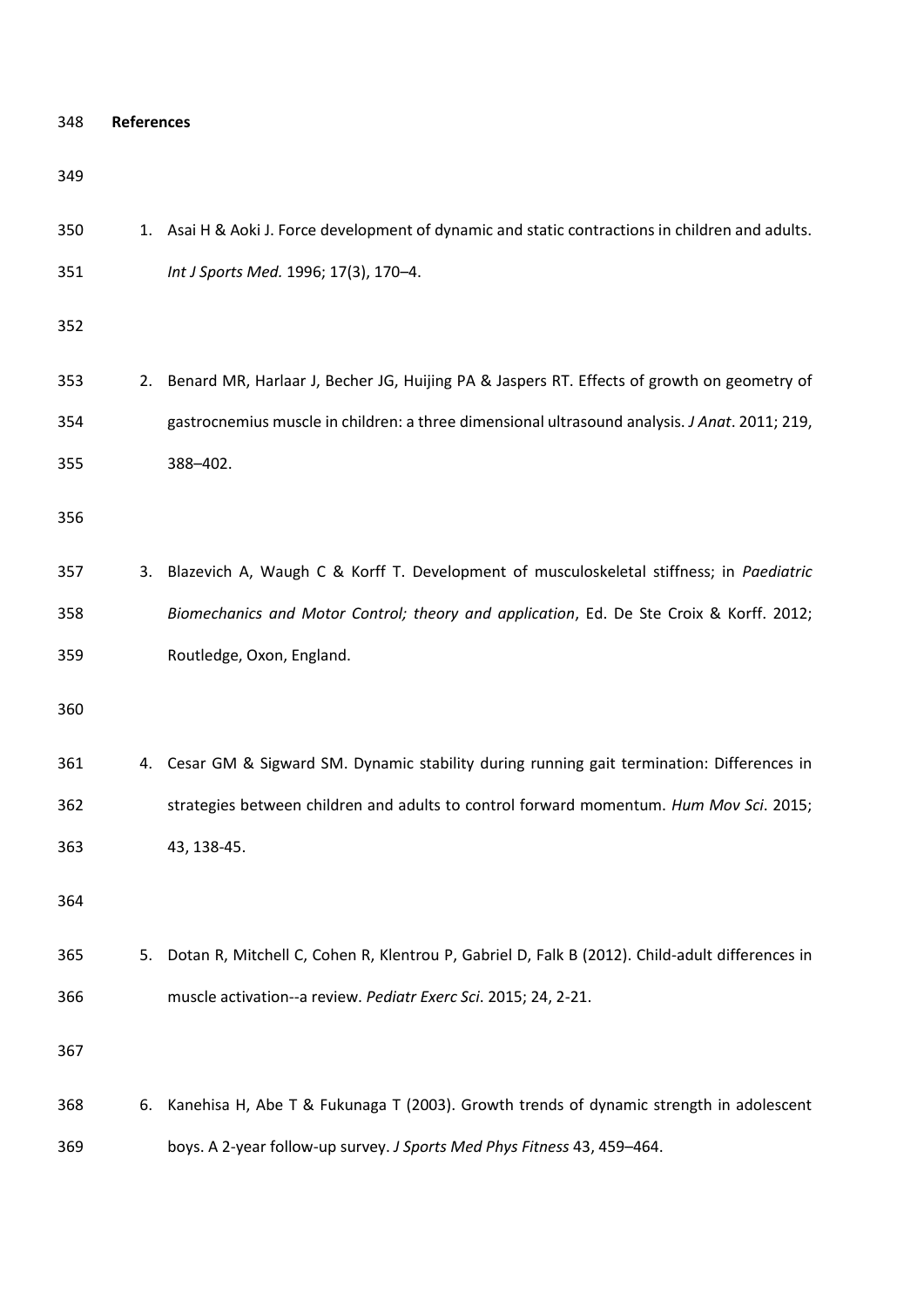| 371 | 7. | Korff T, Hunter EL & Martin JC (2009). Muscular and non-muscular contributions to maximum              |
|-----|----|--------------------------------------------------------------------------------------------------------|
| 372 |    | power cycling in children and adults: implications for developmental motor control. J Exp Biol         |
| 373 |    | 212, 599-603.                                                                                          |
| 374 |    |                                                                                                        |
| 375 | 8. | Kubo K, Kanehisa H, Kawakami Y, Fukanaga T (2001). Growth changes in the elastic properties            |
| 376 |    | of human tendon structures. Int J Sports Med 22, 138-143.                                              |
| 377 |    |                                                                                                        |
| 378 | 9. | Kubo K, Teshima T, Hirose N, Tsunoda N (2014). Growth changes in morphological and                     |
| 379 |    | mechanical properties of human patellar tendon in vivo. J Appl Biomech 30, 415-22.                     |
| 380 |    |                                                                                                        |
| 381 |    | 10. Lazaridis S, Bassa E, Patikas D, Giakas G, Gollhofer A, Kotzamanidis C (2010). Neuromuscular       |
| 382 |    | differences between prepubescents boys and adult men during drop jump. Eur J Appl Physiol              |
| 383 |    | 110, 67-74.                                                                                            |
| 384 |    |                                                                                                        |
| 385 |    | 11. Lazaridis S, Bassa E, Patikas D, Hatzikotoulas K, Lazaridis FK & Kotzamanidis C                    |
| 386 |    | (2013). Biomechanical comparison in different jumping tasks between untrained boys and                 |
| 387 |    | Men. Pediatric Exercise Science 25, 101-113                                                            |
| 388 |    |                                                                                                        |
| 389 |    | 12. Lieber RL & Fridén J. Functional and clinical significance of skeletal muscle architecture. Muscle |
| 390 |    | Nerve. 2000; 23, 1647-66.                                                                              |
| 391 |    |                                                                                                        |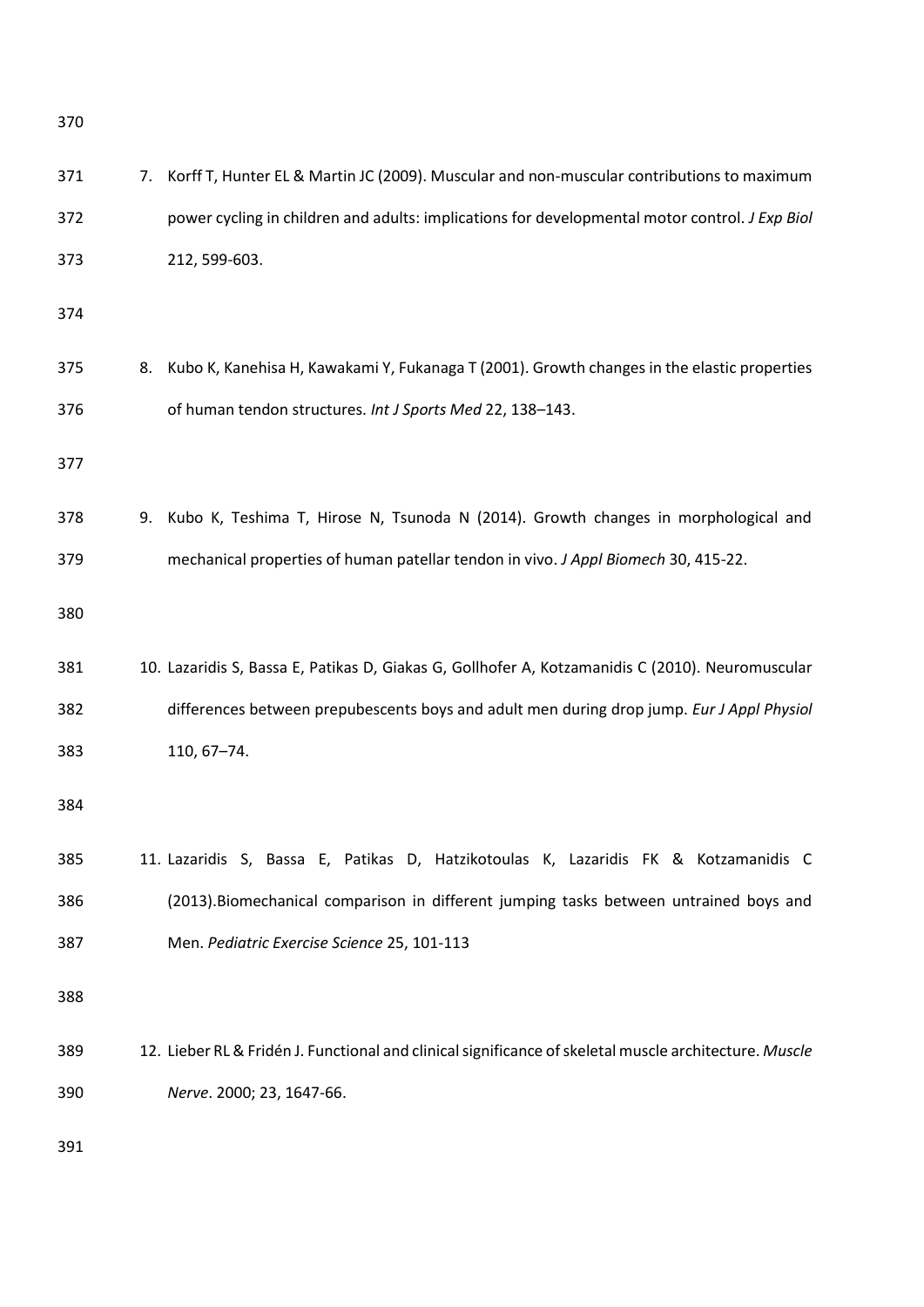| 392 | 13. Morse CI, Tolfrey K, Thom JM, Vassilopoulos V, Maganaris CN & Narici MV Gastrocnemius           |
|-----|-----------------------------------------------------------------------------------------------------|
| 393 | muscle specific force in boys and men. J Appl Physiol. 2008; 104, 469-474.                          |
| 394 |                                                                                                     |
| 395 | 14. O'Brien TD, Reeves ND, Baltzopoulos V, Jones DA, Maganaris CN (2009a). Strong relationships     |
| 396 | exist between muscle volume, joint power and whole-body external mechanical power in                |
| 397 | adults and children. Exp Physiol 94(6), 731-8.                                                      |
| 398 |                                                                                                     |
| 399 | 15. O'Brien TD, Reeves ND, Baltzopoulos V, Jones DA & Maganaris CN. Moment arms at the knee         |
| 400 | extensor mechanism in children and adults. J Anat. 2009b; 215, 198-205.                             |
| 401 |                                                                                                     |
| 402 | 16. O'Brien TD, Reeves ND, Baltzopoulos V, Jones DA, Maganaris CN. Mechanical properties of the     |
| 403 | patellar tendon in adults and children. J Biomech. 2010a; 43, 1190-5.                               |
| 404 |                                                                                                     |
| 405 | 17. O'Brien TD, Reeves ND, Baltzopoulos V, Jones DA & Maganaris CN. Differences in muscle-          |
| 406 | tendon structure and dimensions between adults and children. J Anat. 2010b; 216, 631-42             |
| 407 |                                                                                                     |
| 408 | 18. Parker DF, Round JM, Sacco P & Jones DA. A cross-sectional survey of upper and lower limb       |
| 409 | strength in boys and girls during childhood and adolescence. Ann Hum Biol. 1990; 17, 199-           |
| 410 | 211.                                                                                                |
| 411 |                                                                                                     |
| 412 | 19. Pitt B, Dotan R, Millar J, Long D, Tokuno C, O'Brien T, Falk B. The electromyographic threshold |
| 413 | in boys and men. Eur J Appl Physiol. 2015; 115, 1273-81                                             |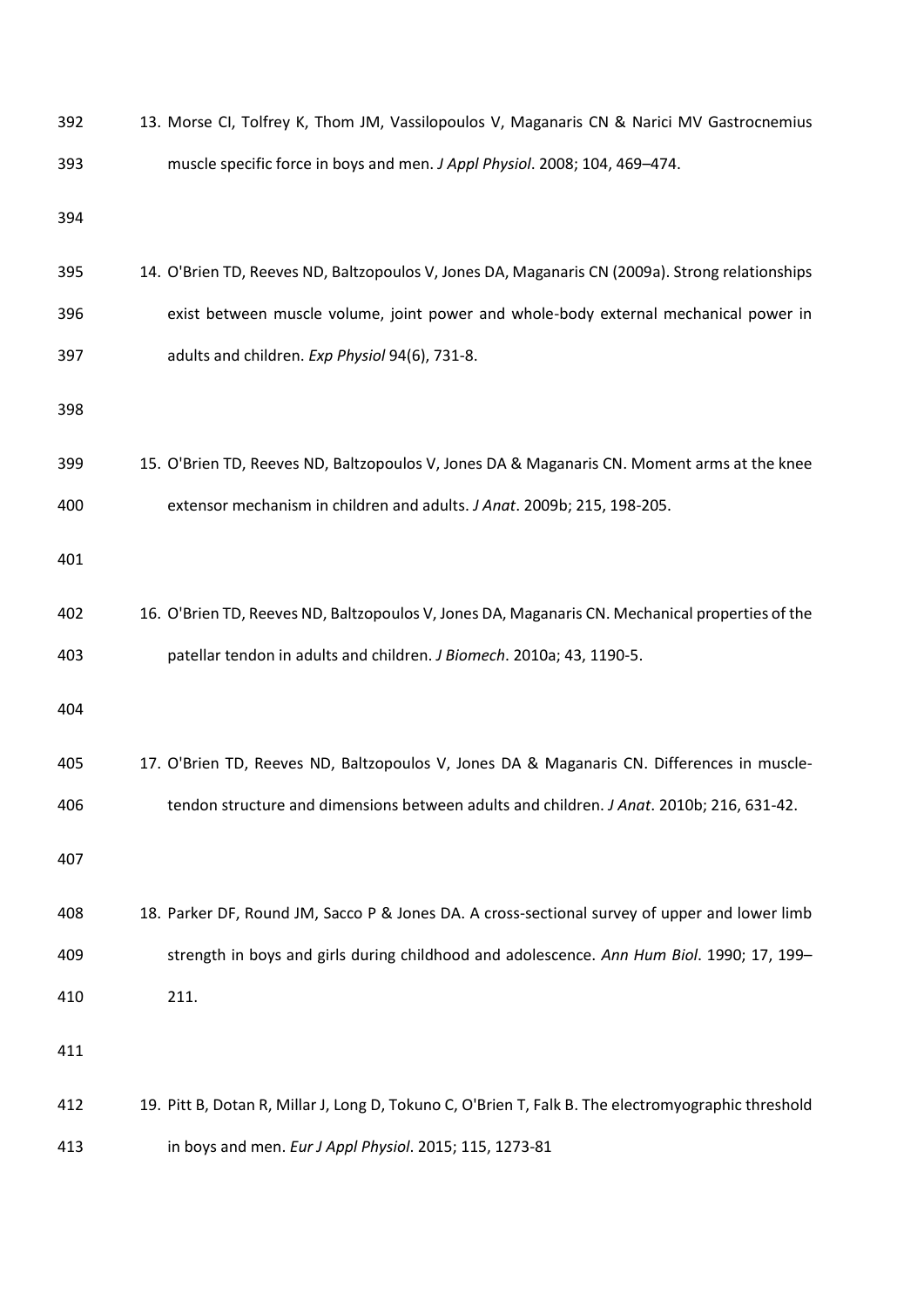| 415 | 20. Round JM, Jones DA, Honour JW & Nevill AM. Hormonal factors in the development of          |
|-----|------------------------------------------------------------------------------------------------|
| 416 | differences in strength between boys and girls during adolescence: a longitudinal study. Ann   |
| 417 | Hum Biol. 1999; 26, 49-62.                                                                     |
| 418 |                                                                                                |
| 419 | 21. Scheys L, Spaepen A, Suetens P, Jonkers I. Calculated moment-arm and muscle-tendon lengths |
| 420 | during gait differ substantially using MR based versus rescaled generic lower-limb             |
| 421 | musculoskeletal models. Gait Posture. 2008; 28, 640-8.                                         |
| 422 |                                                                                                |
| 423 | 22. Tsaopoulos DE, Baltzopoulos V, Maganaris CN. Human patellar tendon moment arm length:      |
| 424 | measurement considerations and clinical implications for joint loading assessment. Clin        |
| 425 | Biomech. 2006; 21, 657-667.                                                                    |
| 426 |                                                                                                |
| 427 | 23. Van Praagh E, Ed. Pediatric Anaerobic Performance. 1998; Human Kinetics, Champaign, IL,    |
| 428 | USA.                                                                                           |
| 429 |                                                                                                |
| 430 | 24. Van Praagh E & Dor'e E. Short-term muscle power during growth and maturation. Sports Med.  |
| 431 | 2002; 32, 701-728.                                                                             |
| 432 |                                                                                                |
| 433 | 25. Wakeling JM, Uehli K, Rozitis AI. Muscle fiber recruitment can respond to the mechanics of |
| 434 | the muscle contraction. J Roy Soc Interface. 2006; 3, 533-544.                                 |
| 435 |                                                                                                |